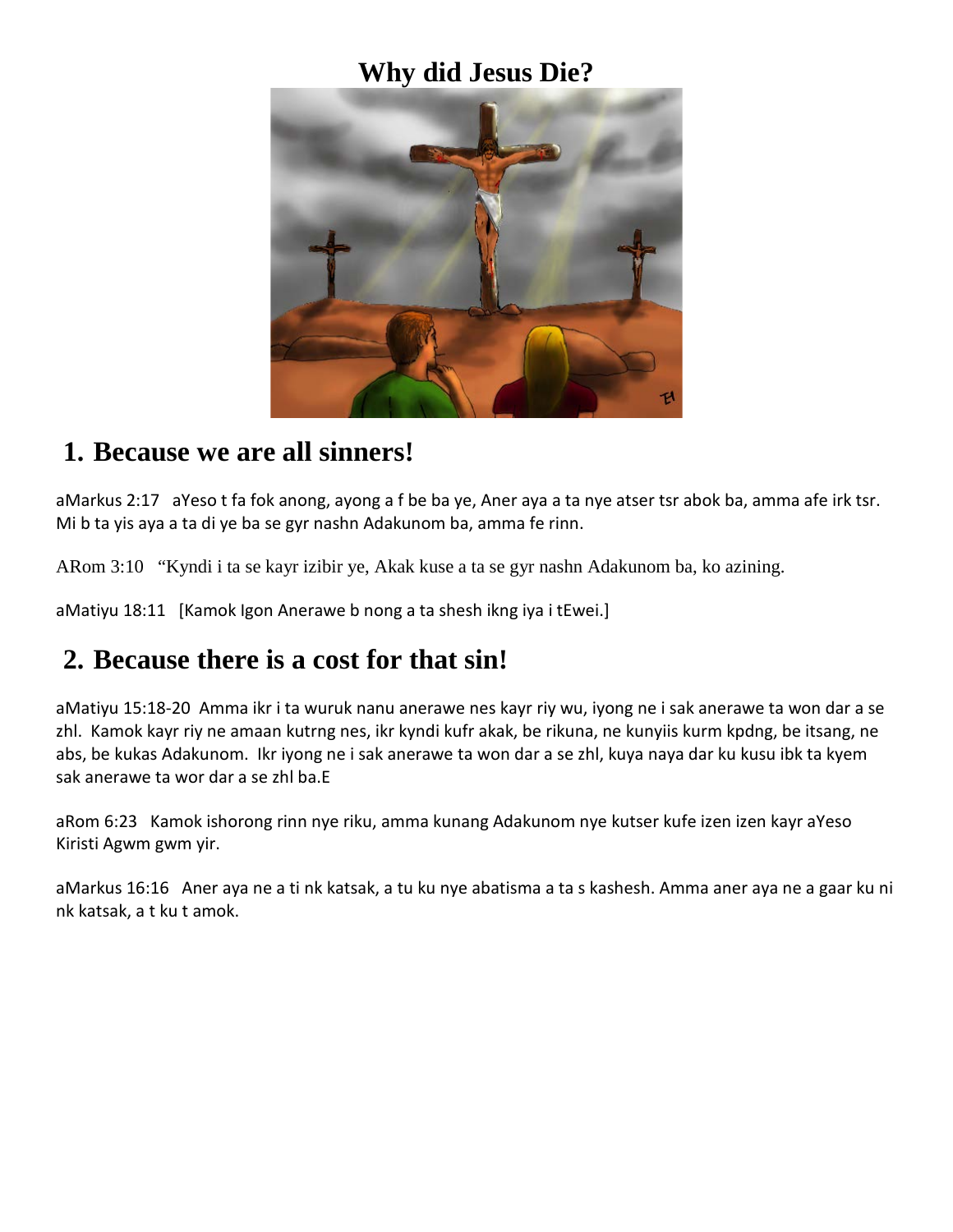

**There is a cost for sin!**

## **3. Because Jesus died and paid for our sins on the cross!**

aMatiyu 1:21 A tEtes igon, wan tEku te riyerek ye aYeso, kamok wu ne a tEshesh nerawe kayr rinn ba.E

aRom 5:8 Amma Adakunom tin tonong yir kushim wu didng anong, kum ne yir ru nye yir fe rinn, aKiristi ku kamok yir.

AYohana 3:16 Kamok kushim afe Adakunom ta shim kazatse didng, ma a nk asuzr Igon wu, kamok koangan afe a tin nk katsak ni wu, tEwei ba, amma a ta s kutser kufe izen izen.

aMatiyu 18:11 [Kamok Igon Anerawe b nong a ta shesh ikng iya i tEwei.]

## **4. Salvation is a free gift, not by good works. You must take God's word for it, and trust Jesus alone!**

Itomong manzo 4:12 A s kashesh nufe akak zr ba, kamok riyerek rikak kuse zr a t nk anerawe natoon kaza nong a tin s kashesh ba.

Afisa 2:8-9 Ei, kamok ritek Adakunom ne yin ti s yin kashesh ne kamok kunk katsak yin, sang kamok kunye yin ba, amma Adakunom ne a nk, sang kamok itomong itek yin ba, nong akak tin ya kuka ba.

aTitus 3:5 a ti shesh yir. A nye anong sang kamok i nye yir ikng ikak itek ba, amma kamok kur riy wu. A ti shesh yir, a t kusu rinn yir be Kabik Kazhl'e kaya a tin nk yir kutes kufas ne iren kusor kufas.

# **5. We must put our faith and trust in Christ alone!**

aMarkus 9:23 Ayong aYeso t ku rip ye, Wan di an, wan ta f ye, Ke wan ta kyem ? Koakye ikng nye ife kunye nufe aner aya a ta nk katsak.